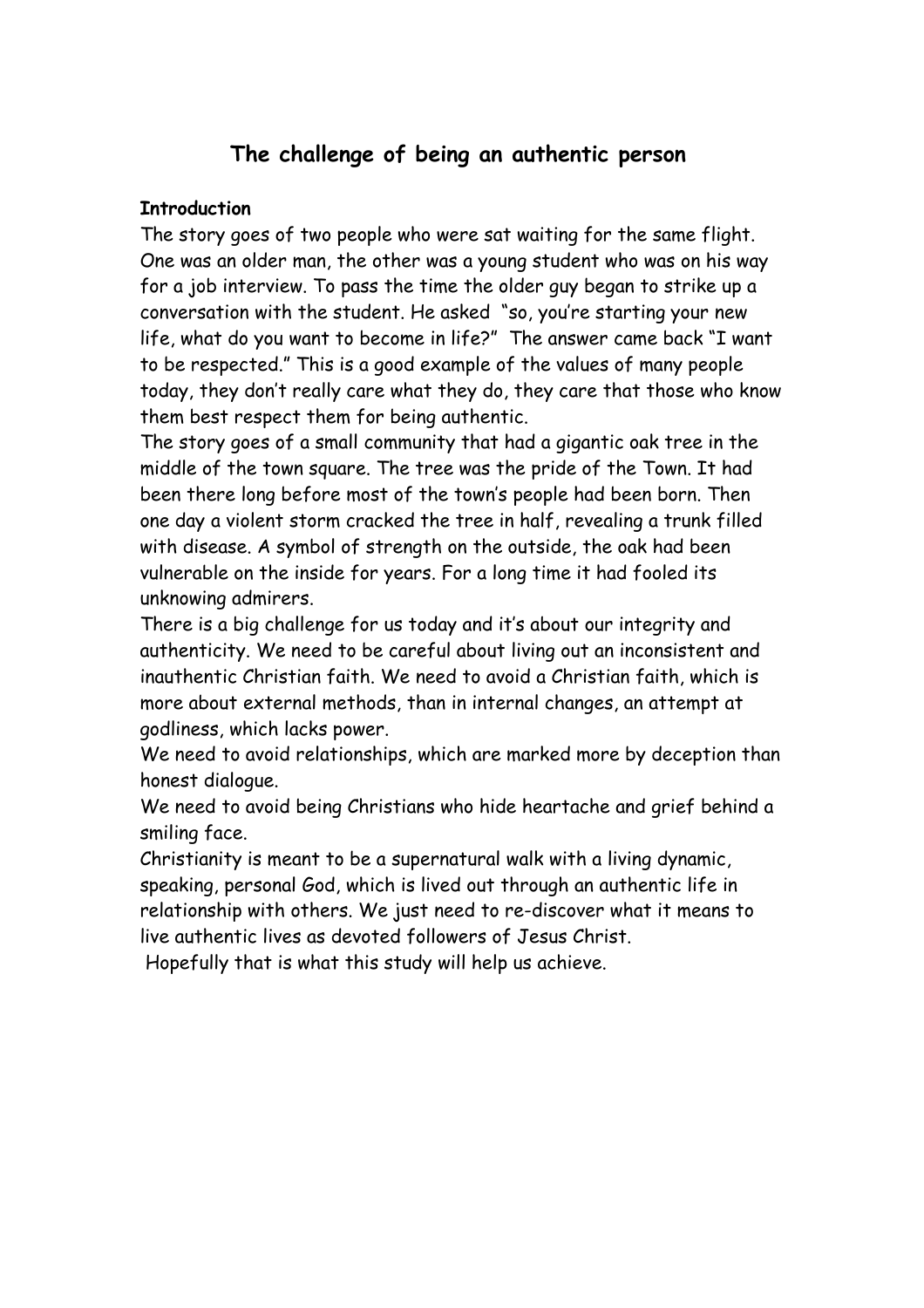## **Study 1**

## **Honest spirituality**

## **Introduction**

It is relatively easy to descent into an inauthentic Christianity. It is easy to stop seeing creation through godly eyes. To stop seeing other people as those made in the image of God. Easy to see the tasks we have to do rather then the people who are helping us achieve them. Easy to view emails, letters tweets from others who are asking us to pray for them as drudgery rather than an offer of help, counsel, and encouragement. It's easy to be like a compass which is out of alignment, and which needs to be re-aligned with a more accurate God perspective on our life. It is easy within 24 hours of coming home from a cell meeting for a spiritual journey with God to go from the heights to the depths, from vitality to superficiality, from life-changing interactions to meaningless ritual. Easy to slide into being an inauthentic person.

## **The Big picture**

1. How have you seen yourself slide into patters of being inauthentic?

2. What factors contributed to this slide?

## **The Biblical picture**

## Read Psalm 46

3. The Psalmist addresses the strain and stress of living in this world. After a list of life's turmoil's, the Psalmist writes v 10. So how is it possible to be still in the middle of a life filled with busyness and stress? 4. If you can tell of a time you found a quiet place in God even when the world around you was like a raging storm?

5. Using the space below take a moment to reflect on your yesterday. Write a brief description of people you met, decisions you made, thoughts, feelings you had, high points, low points, then analyse it. Did you make good decisions or not? Did you waste time or use it wisely? Don't try to be overly deep or profound, simply write about what you did yesterday and allow yourself to examine the day.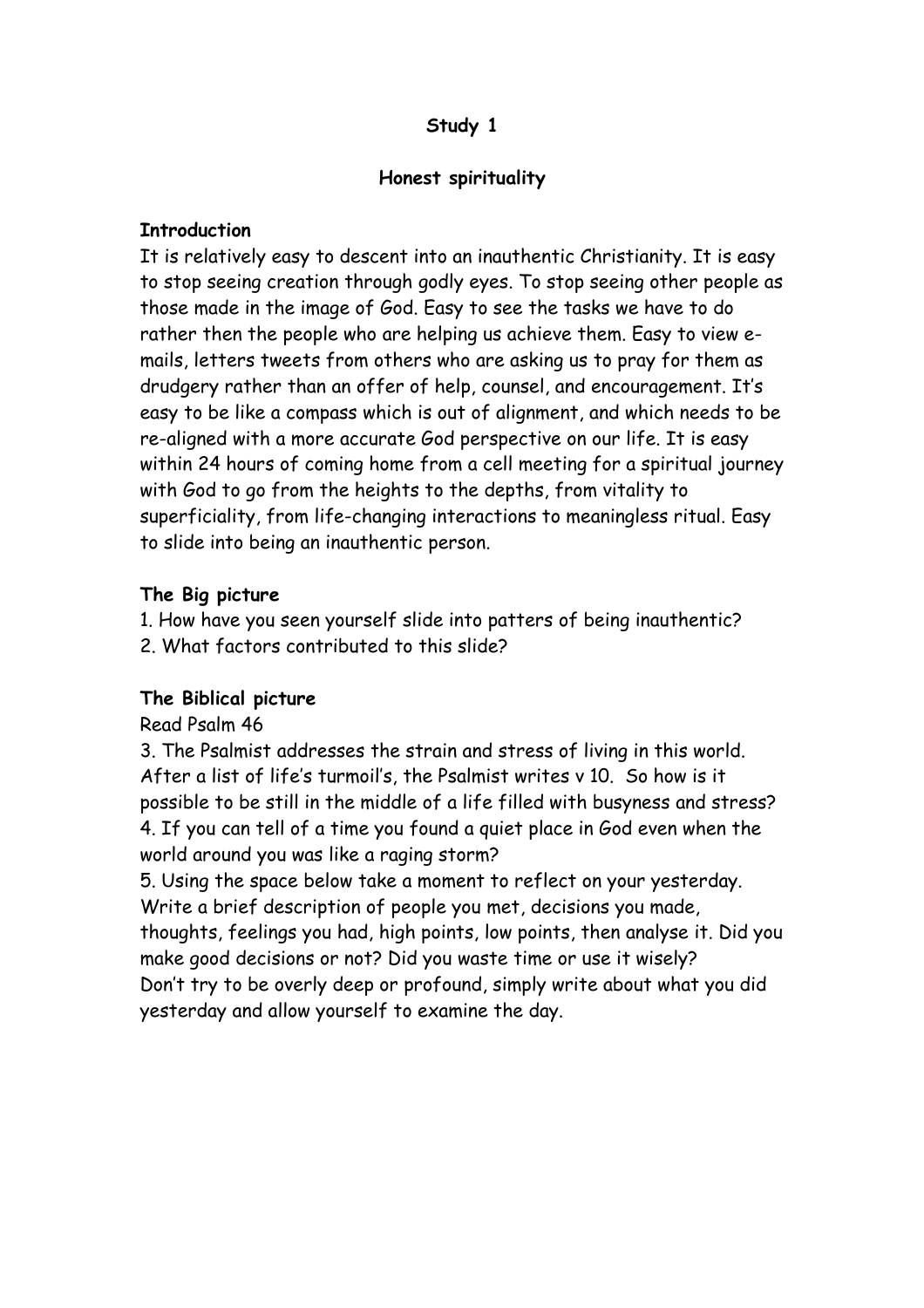6. What have you learn about yourself through this brief journalling experience?

7. The experience of slowing down and reflecting on the previous day and how you responded can also lead into our relationship with God. We realise that our relationship with him can be quite weak. Go back to what you wrote in question 4, and use the following as a guide. Use the space below to help you.

Use the simple outline of A.C.T.S. as a way to structure a response to yesterday in terms of connecting with God

A= adoration- spend a few minutes writing a paragraph of praise to God

C= confession-to make confession genuine reflect back on yesterday, what you did, you omit to do- make it specific what you write

T= thanksgiving- look back on yesterday, what can you thank God for

S= supplication- look back on yesterday, break your requests into sections, people, family, personal, pray about these things, then in a few weeks reflect on them, look for answers

8a. what is one characteristic of god you wrote down in the adoration section of your prayer, and why did you choose this quality?

8b. how does it make you feel to see your specific sins in writing?

8c. what are you thanking God for today?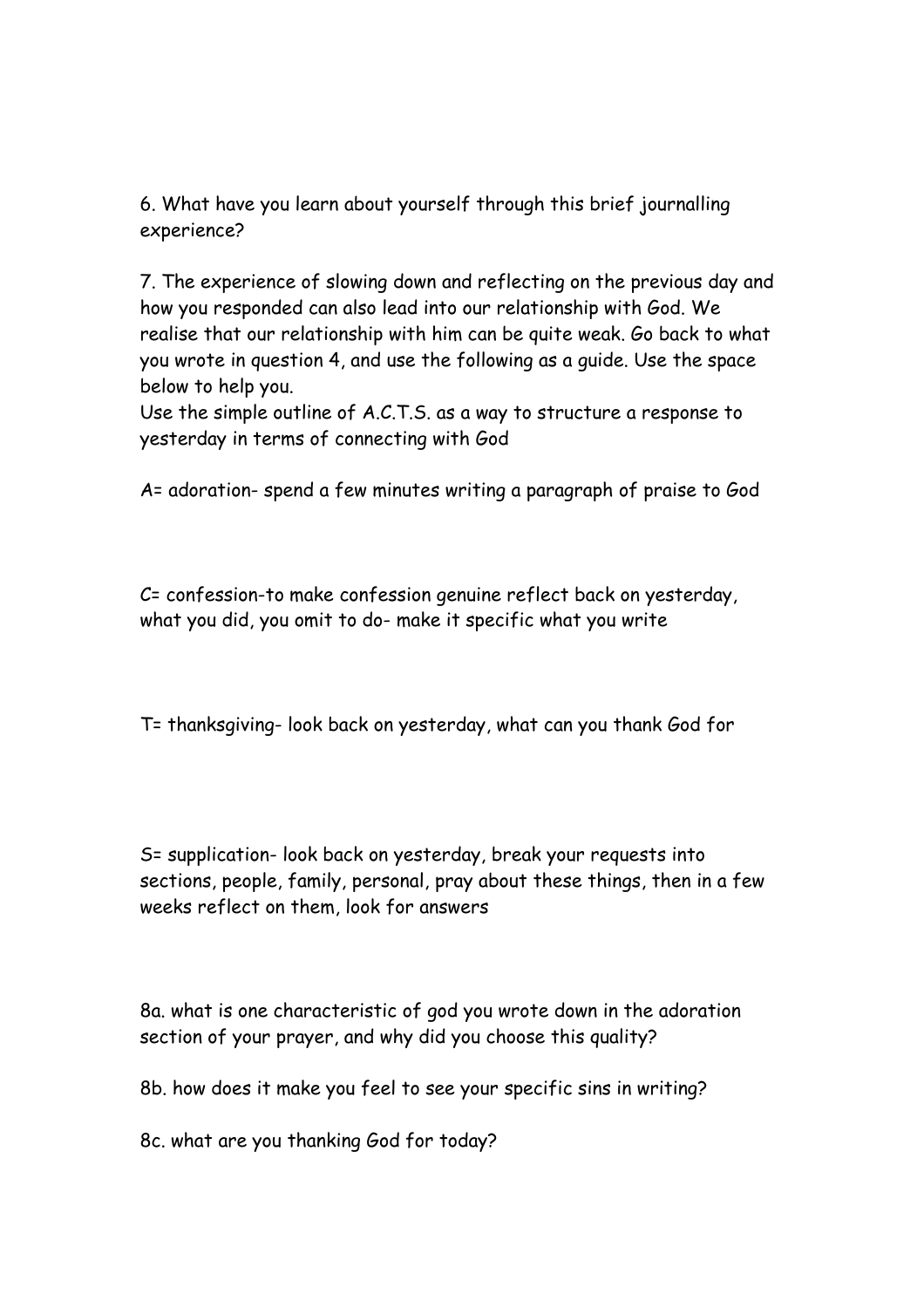8d. What have you listed under supplication that you would like your cell members to be aware of.

9. Psalm 46 says ' be still and know that I am God'. It is the quiet moments after prayer that we really nourish authentic Christianity. So why not say 'Lord you talked your people through the ages, You are unchangeable, talk to me now I am listening' Ask 4 questions of God at this point

- a. What is my next step in my relationship with you?
- b. What's the next step in the development of my character?
- c. what's the next step in my family life?
- D what's the next step in my service for you?

Take a few minutes of silence and listening, use the space below to write any impressions or directions you feel God is giving you

10. What was your experience during this time of listening?

### **Being in the picture**

11. Having experimented with journalling [the yesterday exercise] focused prayer [ACTS exercise] listening [the 4 questions exercise]. What kind of commitment do you want to make to develop one, two or all of these prayer disciplines in your life in the coming month?

12. Why not take a few minutes before the start of the next session to reflect on what you have learnt over the past week form experimenting with these different ways of growing in your faith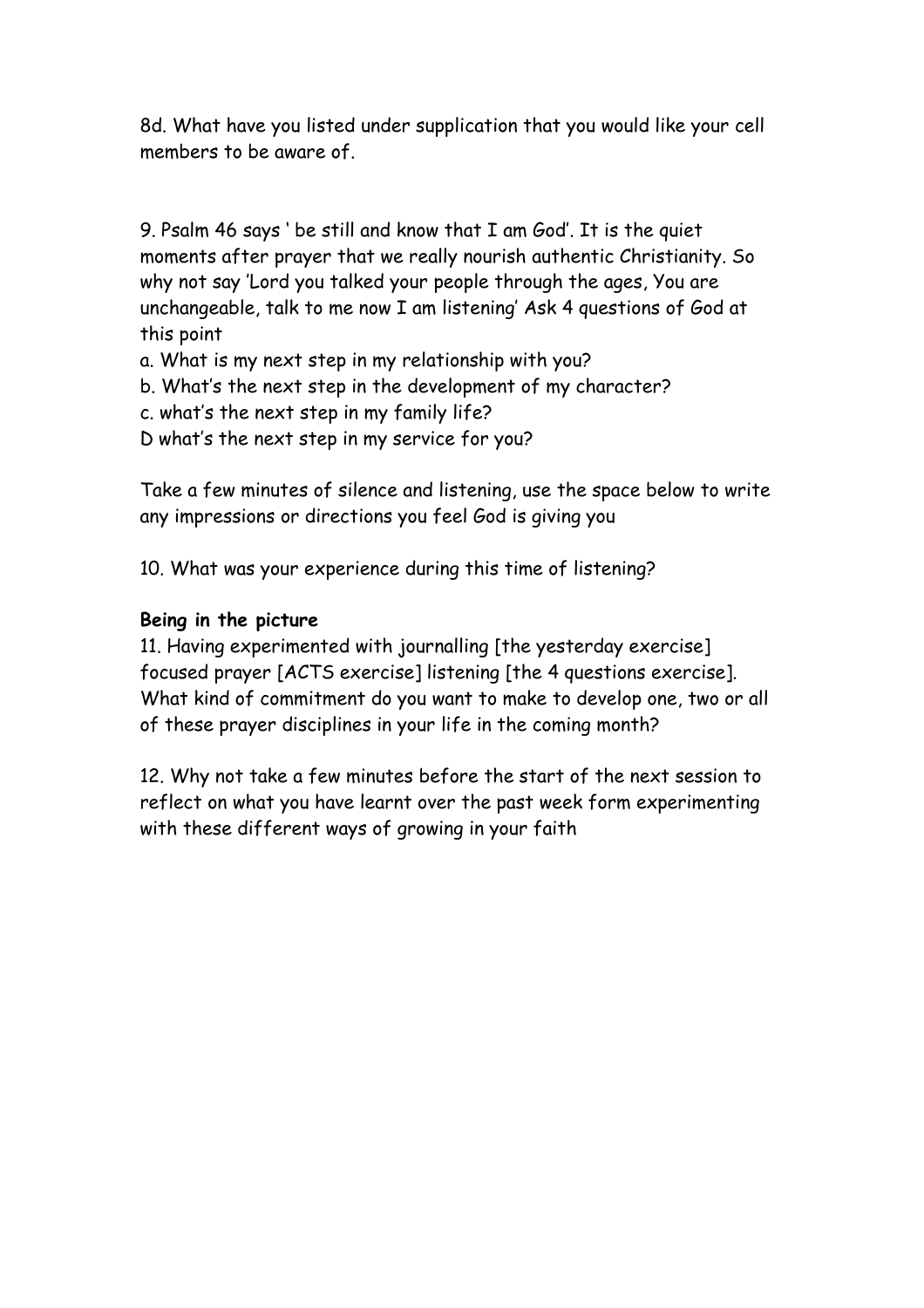## **Study 2 Honest way to relationships**

### **Introduction**

Honesty is essential for authentic relationships. Too often we buy the lie that 'making peace' is better than telling the truth. For many of us we have been taught to ' shake hands, apologise, and make up'. Yet too often this is an effort to solve a problem without ever addressing what it really is. It is relatively easy to 'bury the hatchet' by trying to pretend that everything is OK, when the truth is there are still battle scars that need to be healed. We all need to learn how to enter the tunnel of turmoil and come out the other side with better and more authentic relationships.

## **The Big picture**

1. What are some of the characteristics of an authentic relationship? 2. Why do you see these characteristics as valuable?

## **The biblical picture**

Read Ephesians Ch 4 vs. 14-16 and vs.25.

3. The Apostle Paul calls us to ' be speaking the truth in love' and to ' put off falsehood and speak truthfully' How is truth- telling a sign of a maturing relationship?

4. Using an incident in your life, describe what happened when you decided

a.' to keep the peace' instead of telling the truth.

b. tell the truth, and it resulted in damage to the relationship

c. tell the truth, and it resulted in healing and a more authentic relationship.

5. Picture one current relationship where you need to enter the 'tunnel of chaos' if you are going to move towards authenticity. What is keeping you from entering the tunnel?

6. What are some of the risks you must take when you enter the tunnel and move towards honest communication?

7. What are some of the consequences of refusing to enter the tunnel?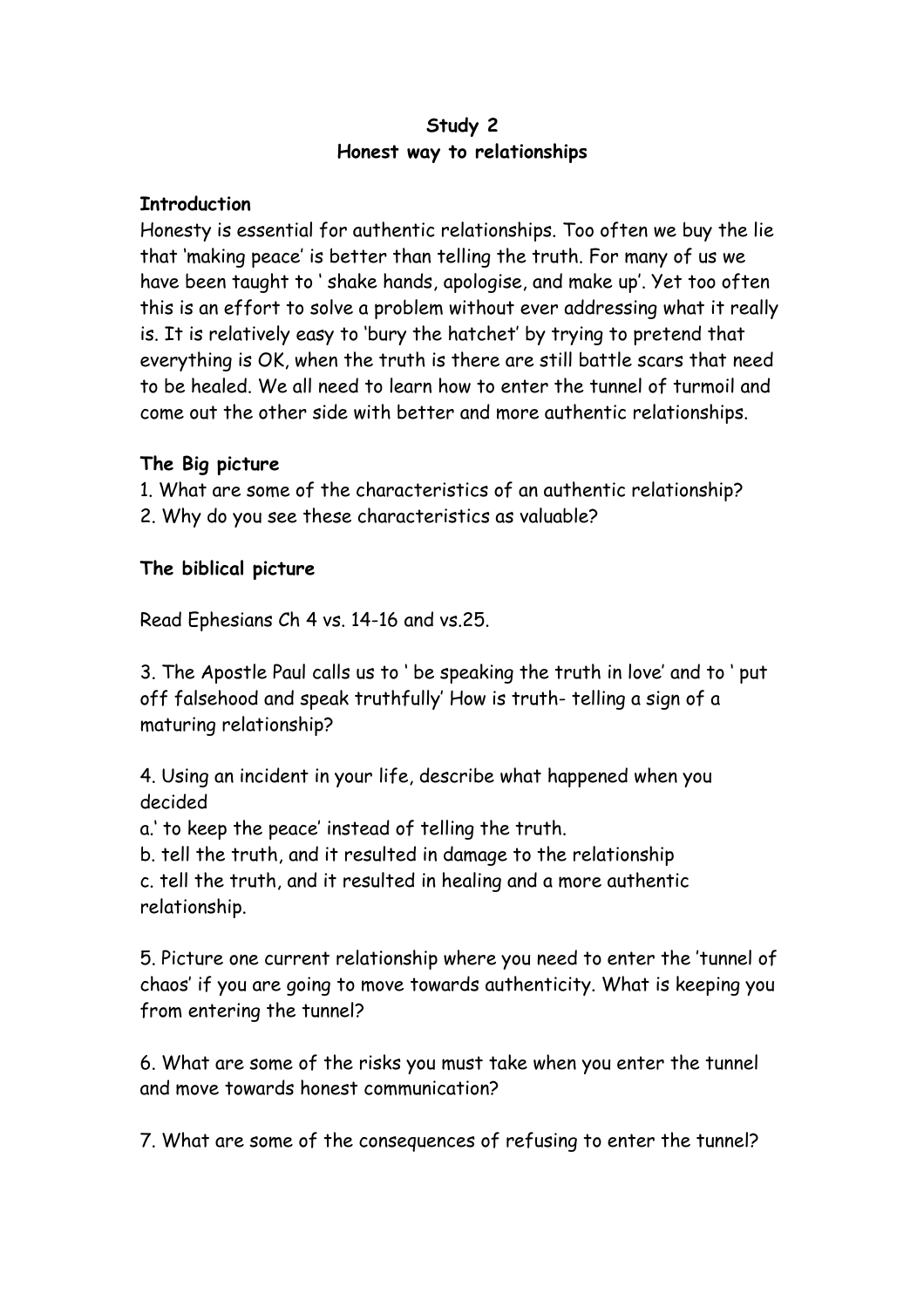Sometimes we attempt to take short cuts to build communication. We can be like one of the following.

Harry the hint- dropper- he makes his point by dropping careful hints Mary the manipulator- she nags and pressures others in an effort to conform to what she feels they should be doing

Gary the guilt- tripper- he seeks to use coercion to get what he wants Ivan the intimidator- he uses pressure tactics to build relationships

8. Have you experienced this use of these [or similar] approaches to avoid truth- telling?

## **Being in the picture**

9 Why do you consider the following steps to be important for safely navigating through the communication tunnel of chaos?

- a. Identifying the real obstacle
- b. arranging to meet the person face-to-face as soon as possible
- c. affirming the relationship before opening the point of conflict
- d. making observations rather than accusation

10. What can you do to change your communication patterns and avoid unhealthy trends in your relationships?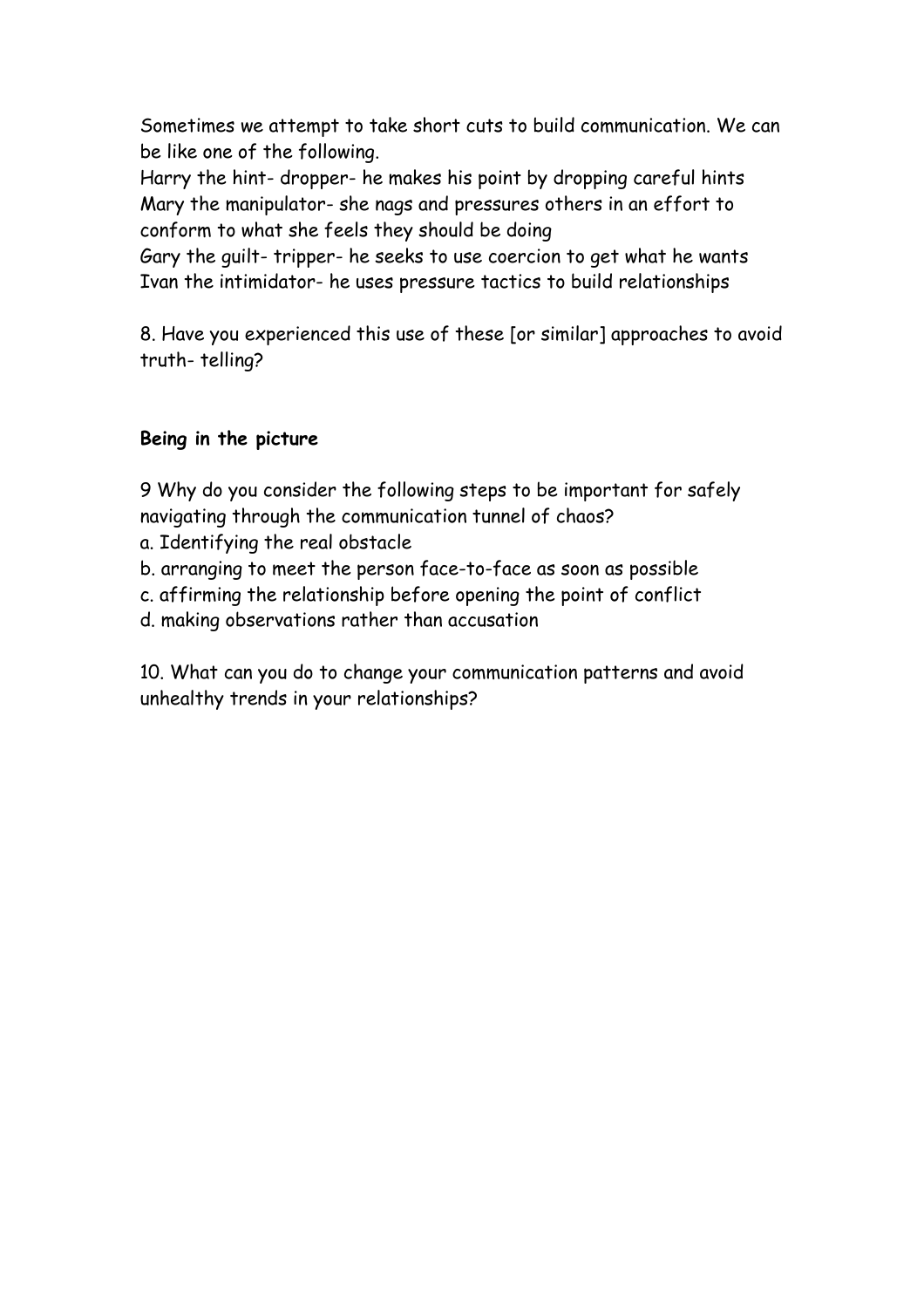### **Study 3 Honest about Emotions**

### **Introduction**

The road to an authentic emotional life is not always and easy one. Too often we keep our feelings and emotions to ourselves and try to live with hurt and anger bottled up inside of us. God wants to offer us healing and wholeness, but this can be only done when we acknowledge our pain to God, others and ourselves.

This is a tender topic to look at and so we do so with a level of sensitivity. Sometimes we just don't realise how much 'unfinished business' we do carry around in or life. Issues from the past that negatively affect our present behaviour because they never properly dealt with the problems can linger for ages. Submerged pain, denied fear, ignored grief, can all be the source of 'unfinished business' and can have a big effect on our emotional and relational dealings with others in the present.

## **The Big picture**

1. Tell about a situation in your life in which you are still dealing with unfinished business. When you face emotionally difficult experiences, how do you tend to deal with your pain?

## **The Biblical picture**

Read 2 Corinthians Ch 4 vs. 7-12

2. As you read the Apostle's words, how would you describe his emotional state and feelings at this time in his life?

3. Paul seems to be expressing both honest pain and genuine strength at the same time. How do you think these two things can exist in a person simultaneously?

4. Read Philippians Ch 4 vs. 4. Is it always right to meet rejoice over wombs that are bare, eyes that can't see, limbs that don't function, hearts that are broken?

What is your gut reaction to this statement about Philippians Ch 4 vs. 4?

5. What does it means to rejoice in the Lord always?

6. What dangers do we face when we try to leave out the process of dealing with unfinished business and personal pain?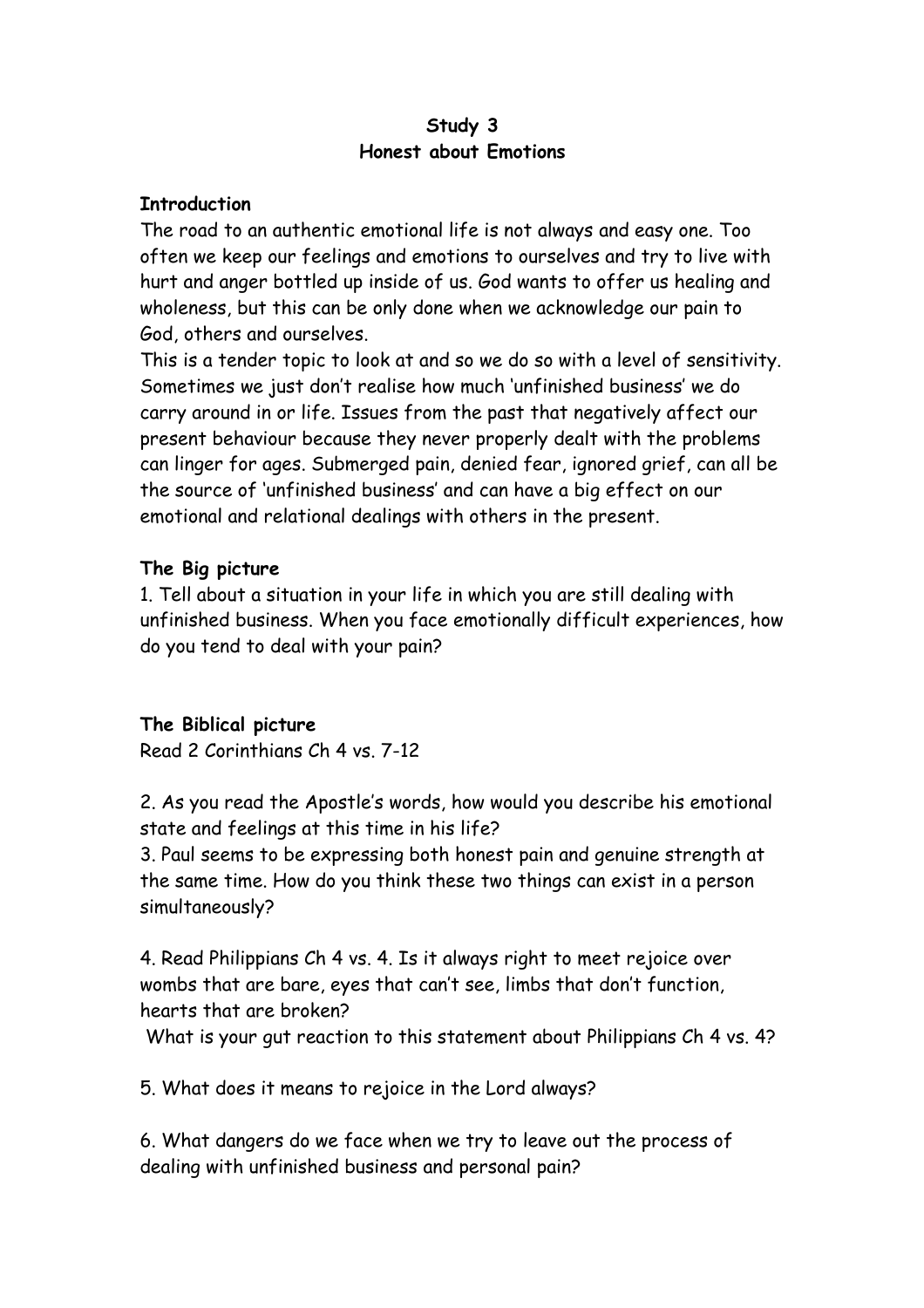7. How have you experienced the love of God and the presence of the Holy Spirit as essential to the healing process in your life?

## **Being in the picture**

8. Paul teaches us that we can ' rejoice in the Lord always', but we don't have to rejoice in everything that happens to us. Question 1 was all about an area in your life where you were dealing with unfinished business. What are some areas of that unfinished business that still bring pain to your life?

9. Is there anything in that experience or anything that has come from that experience that has caused you to rejoice in the Lord? If so what?

If we are to deal with our unfinished business form childhood, marital issues, child rearing frustrations, financial, physical, vocational challenges what should we do? Can I suggest the following? Firstly, refuse to deny the pain, frustration, and heartache Secondly, honestly tell God how you feel. Thirdly, discuss your pain, disappointment with someone else. Fourthly, if need be, and friends can't help, seek some professional counselling advice.

10. Take some time for quiet and honest reflection. Write down the things that are bringing you stress, pain and anxiety in your life right now. These may be very current issues or things you have dealt with for many years.

11. Take time to silently talk to God about the areas of pain you wrote about above.

12.As a cell, discuss the areas of pain and hurt you feel free to talk about What is one area of pain or anxiety in your life right now? What can you do to seek the healing needed to overcome this pain? What can your cell members do to support and help you through this time of healing?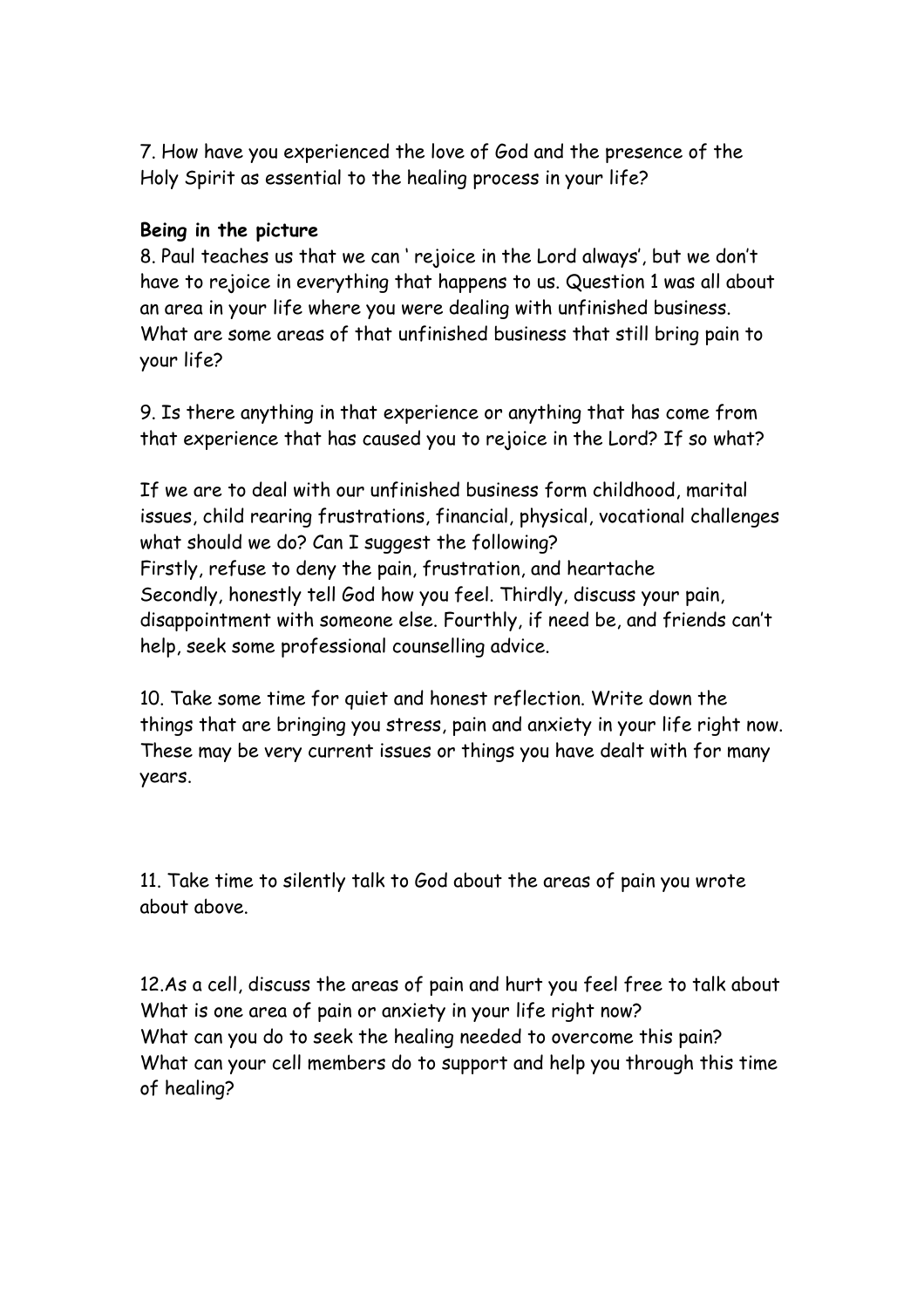### **Study 4 Honest about Faith sharing**

### **Introduction**

 The idea of authentic faith sharing may be threatening for many people. Just the thought of faith sharing or some strikes terror in them, awakening unwanted feelings of fear, pressure and guilt. The reality is that sometimes we have been exposed to those who over emphasized personal evangelism and established unrealistic expectations. Others of us have had bad experiences with people trying to faith share, or pressuring us with guilt to do evangelism in away that completely contradicts how God has wired us. However honest and authentic faith sharing can begin to fill us with anticipation and confidence not terror. It is not motivated by guilt, but is part of a whole new mind-set built around the belief that every individual has a unique, God ordained faith-sharing style. So that each of us can enjoy a fruitfulness and freedom in witnessing when using our own particular style.

## **The big picture**

1. If you can tell of a successful experience you have had with faith sharing, or a disastrous one. What were some of the factors that produced the positive or negative results?

## **The biblical picture**

Read Luke Ch 15 vs.3-7

- 2. What strikes you about Jesus attitude to lost people?
- 3. How does the attitude of Jesus compare with your own?

Each Christian carries around with them a 'stockpile of blessings' This is the sheer scope of how God has blessed their life. One of the most effective ways of faith sharing is to manage your life in such a way that you stay mindful of this stockpile, and you recognise more that is being added to it. When we stay aware of the character of God, the magnitude of the transformation that God has produced in our life, then it becomes easier to faith share what we already know of about God.

4. What are some of the blessing God has given you in your spiritual stockpile, and how does the reality of this stockpile act as a motivation for you to tell seekers about Jesus?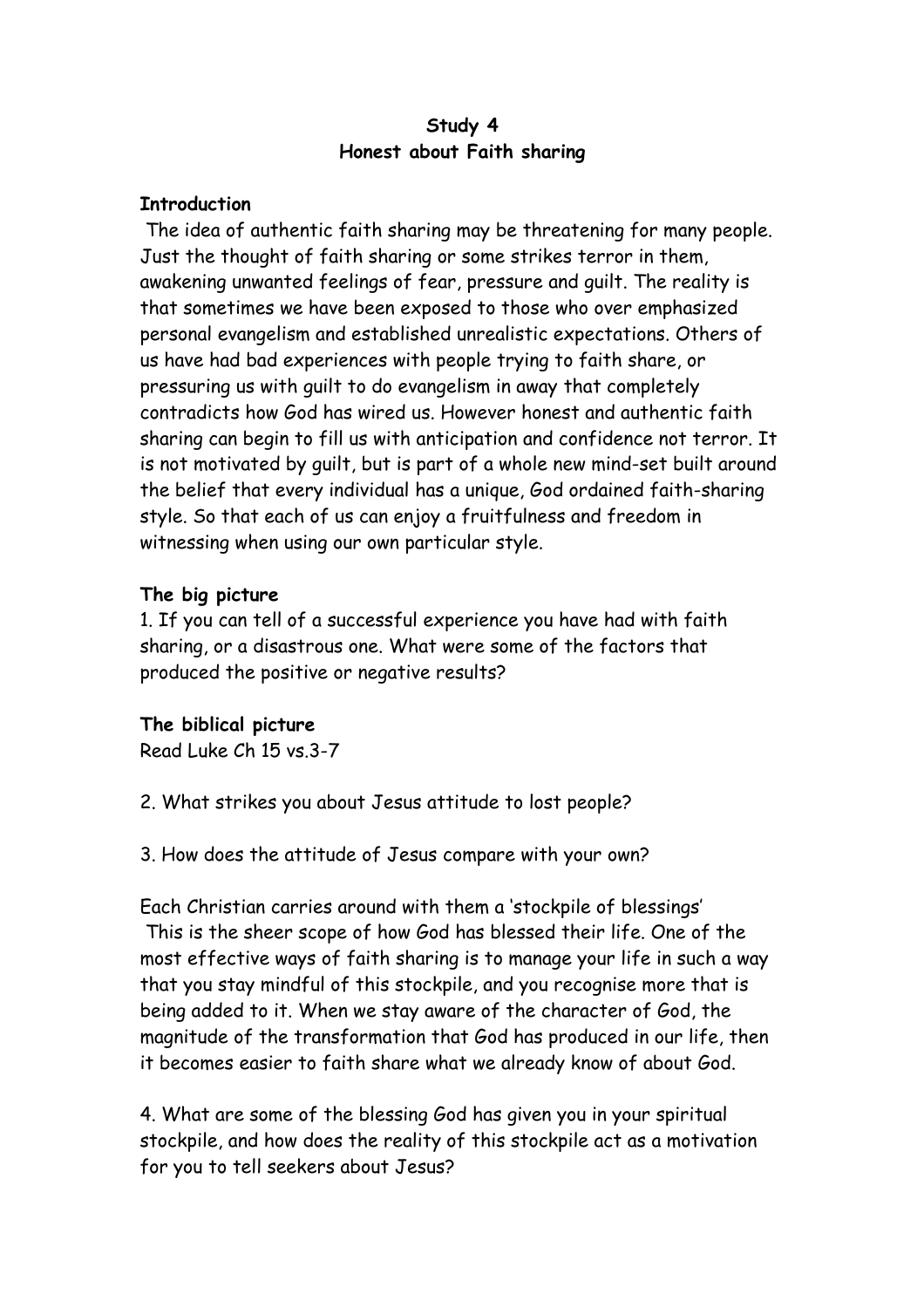5. What do you think are some of the other motivations for followers of Christ to reach out to those who are seeking?

Jesus said to Peter and Andrew, come follow me and I will make you fishers of men Matthew Ch 4 v 19. Jesus was going to show them how to help others understand who He really is.

6. What characterises the life of a person who is a committed fisherman, and what characterises the life of a person who desires to be committed to reaching people for Jesus.

What marks a person who loves fishing?

A.

B.

C.

What marks a person who wants to reach people for Jesus?

A.

B.

 $\mathcal{C}$ .

7. How does your thinking and lifestyle need to change so you can focus more on the pursuit of reaching men, women and children for Jesus Christ?

8. How did Jesus model the priority of placing people business above everything else?

9. In what ways does his example impact how you live your life?

## **Being in the picture**

What's your style?

10. As you read the following brief definitions of different styles of faith sharing, discuss the following questions.

a. How do you see this style fitting who you are, and how God has wired you?

b. What kind of person could be reached with this style of evangelism? c. How might a Christ follower develop and sue this style to reach a seeker?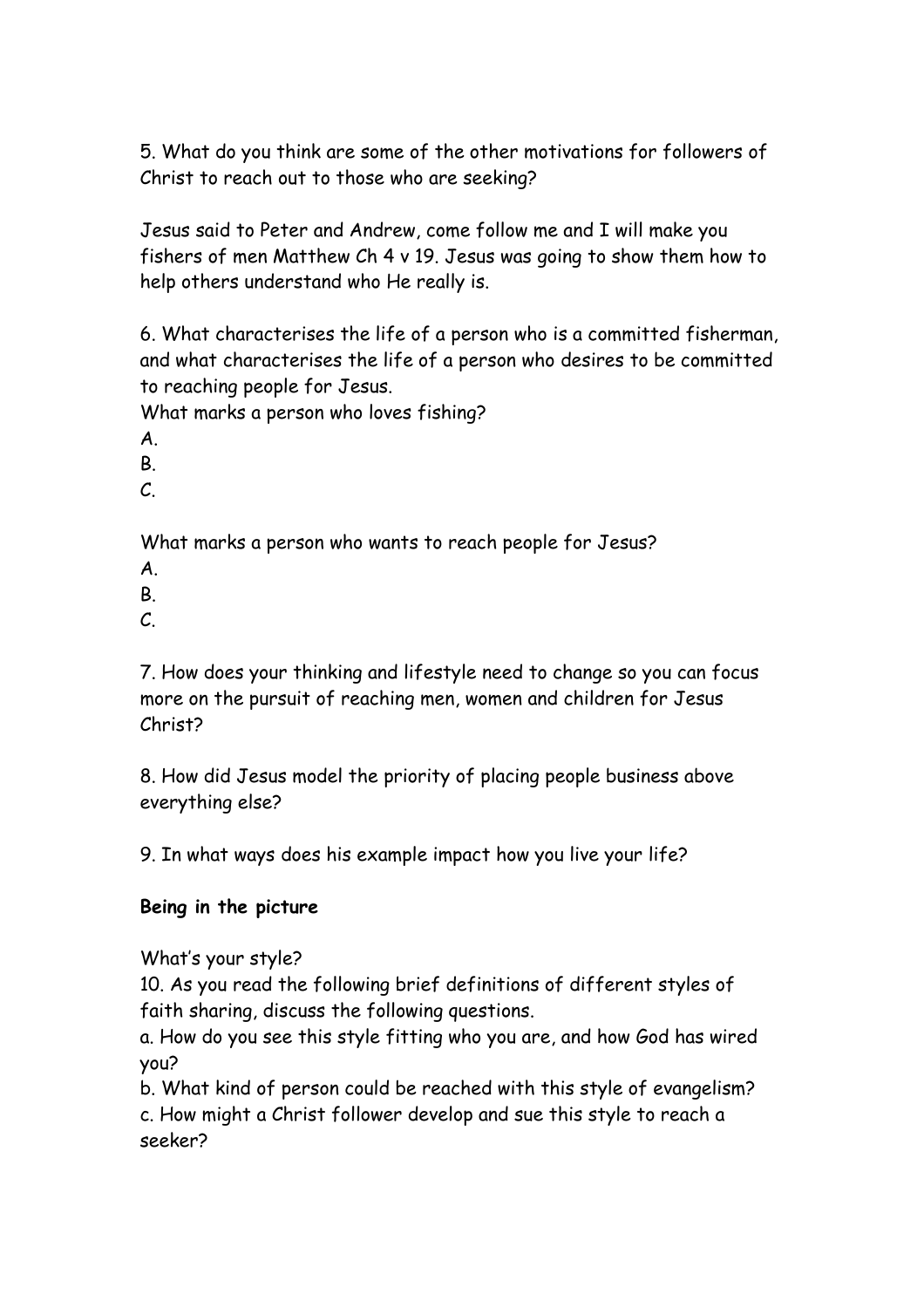### Confrontational style

This is a frontal assault. Peter uses this in Acts Ch 2 vs. 14, vs. 36 and vs. 40. It requires courage, confidence, and connects with people for whom only a straightforwardly message of who Jesus is and what he has done will connect for them

## Intellectual style

This is a reasoning style. Paul uses this in Acts Ch 17. This is about appealing to the mind of people; it's a thinking approach, which appeals to the senses of people.

## Testimonial style

This is a sharing your story style. John Ch. 9 is the man who was blind and now can see. This is a, Jesus changed my life, approach, and he can change yours.

## Interpersonal style

This is about building deeper relationships with people. Matthew when he became a follower of Jesus threw a party for his friends, so they could rub shoulders with Jesus and the other disciples. It was a party with a purpose.

## Invitational style

This is about personal contact style. John Ch 4, she goes and brings others to a place where verbal evangelism is offered. It is about inviting someone to come to hear someone else explain the Good News of Jesus. The woman at the well had a big impact because she invited many people to meet Jesus.

## Serving style

This is to love with no limits. Acts Ch 9 tells us of Dorcas, who had a major impact because she had a habit of doing deeds of kindness. She used her love and service as a vehicle to share the Gospel.

### Inspirational style

This is about being guided by the Holy Spirit to speak specifically to someone. An example of this would be Philip in Acts Ch 8 and Ananias Acts Ch 9; its strength is that it is powerful and convicting.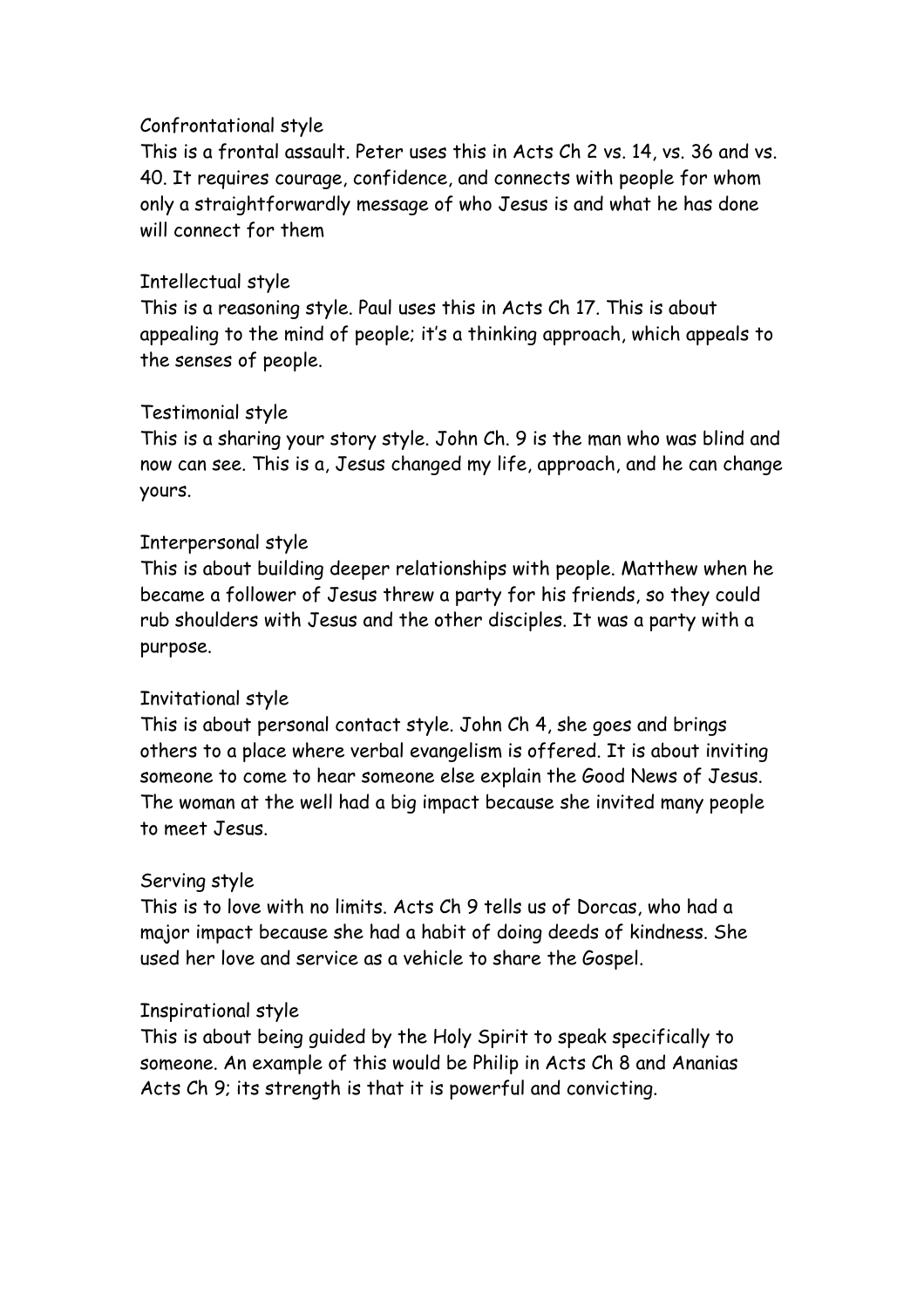## **Study 5**

#### **Honest about work**

### **Introduction**

For many people there is a vitality and enthusiasm for this work. There is a generating of great love for their work that positively affects their lives and spills over into heir recreational pursuits, and their relationships. This why when redundancy illness or retirement comes they are bereft.

 There are others who are dissatisfied with their jobs, which cast a shadow over every other dimension of their life. They may earn the same money, enjoy the same prestige, and have the same job description as their satisfied counterparts, but they're unhappy and frustrated, and they take out their unhappiness on their children and their dogs. They walk through life in a haze of bitterness and lethargy. In the minds of such people work is a sentence to be served, a penance to be paid, a curse to be endured for as long as necessary. They fail to see that human labour was part of the picture before Adam and Eve sinned, and that meaningful work is actually a God given gift.

### **The big picture**

1. Take time to briefly describe to your cell what you do, or did in the course of your regular working day.

2. At what points in your working day, do you, or did you, find joy, and where and when did you experience stress and tension?

### **The Biblical picture**

Read Colossians Ch 3 vs. 23-24.

3. The Apostle Paul says that we should do all our work for the Lord and not for men. He is clear about whom the Christian is serving when we work. In what specific ways can we serve God through what we do in the course of a working day either in paid or unpaid work?

We all have motivational abilities talents, interests which can be seen in different aspects of our character. Some have a natural aptitude for creating things, using natural materials, others are more numerically inclined, others more word based.

4. What natural aptitudes and interests did you have as a child?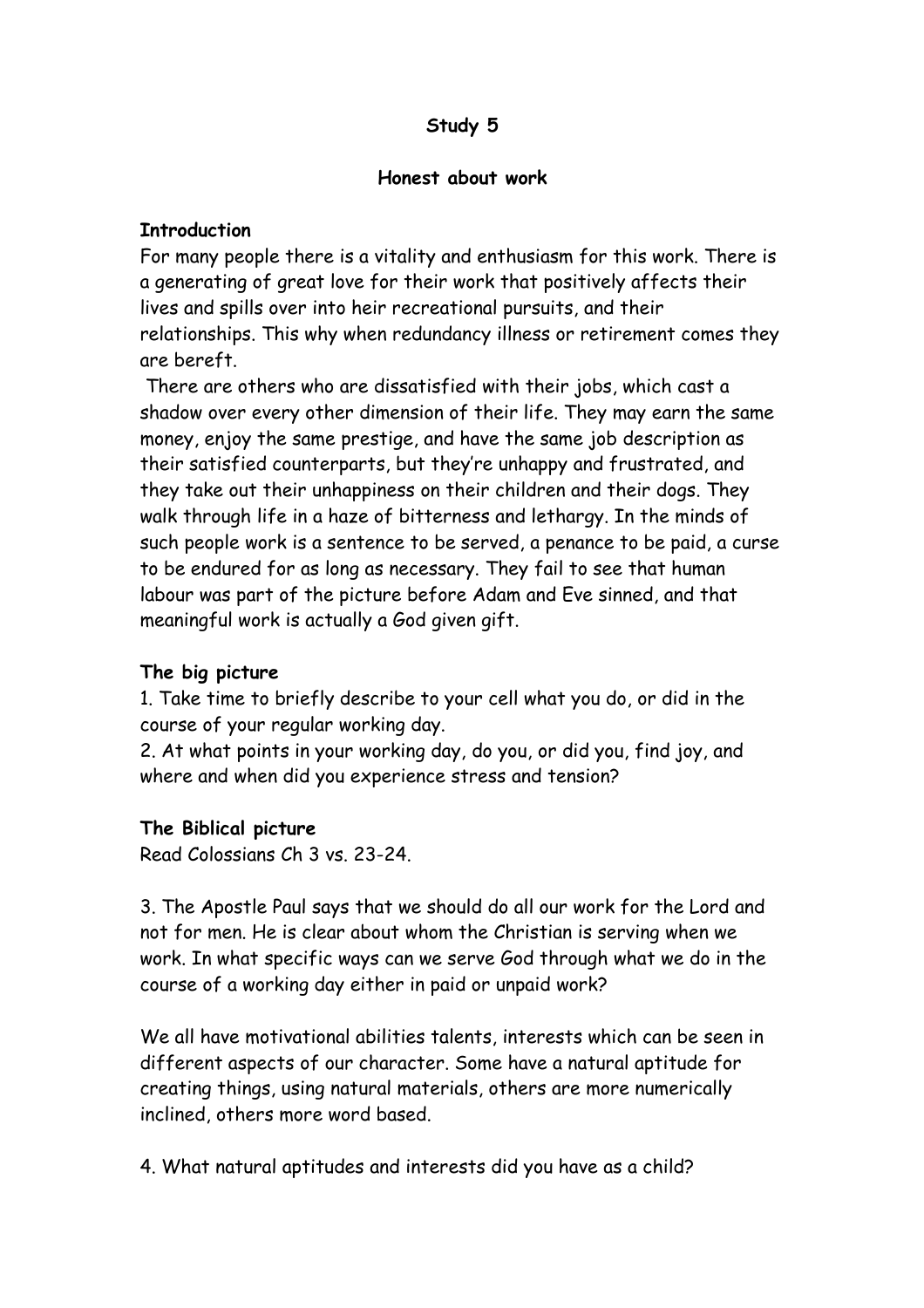5. Where do you see those interests and strengths overlapping in your present work experience?

6. When a follower of Christ works with diligence and seeks excellence in all they do what impact does this have on Other Christ followers? Spiritual Seekers? The name of Jesus?

7. When a follower of Christ cuts corners in their tasks and settles for mediocrity, what impact does this have on Other followers of Christ? Spiritual seekers? The name of Jesus?

### **Being in the picture**

8. What are some of the specific ways in which you could conduct yourself in your work environment that would be contrary to the typical standards, and show others your Christian faith is real? {If retired or unemployed from paid work, what did you do]?

9. Think of a spiritual seeker you know, and have contact with through your work or leisure pursuits; picture yourself in their shoes.

a. What could you plan to say or do to show them the love and care of Jesus?

. How can your cell/ group encourage and support you as you reach out to this person?

10. What are some of the rewards you experience when you do your work for the glory of God and do it with excellence?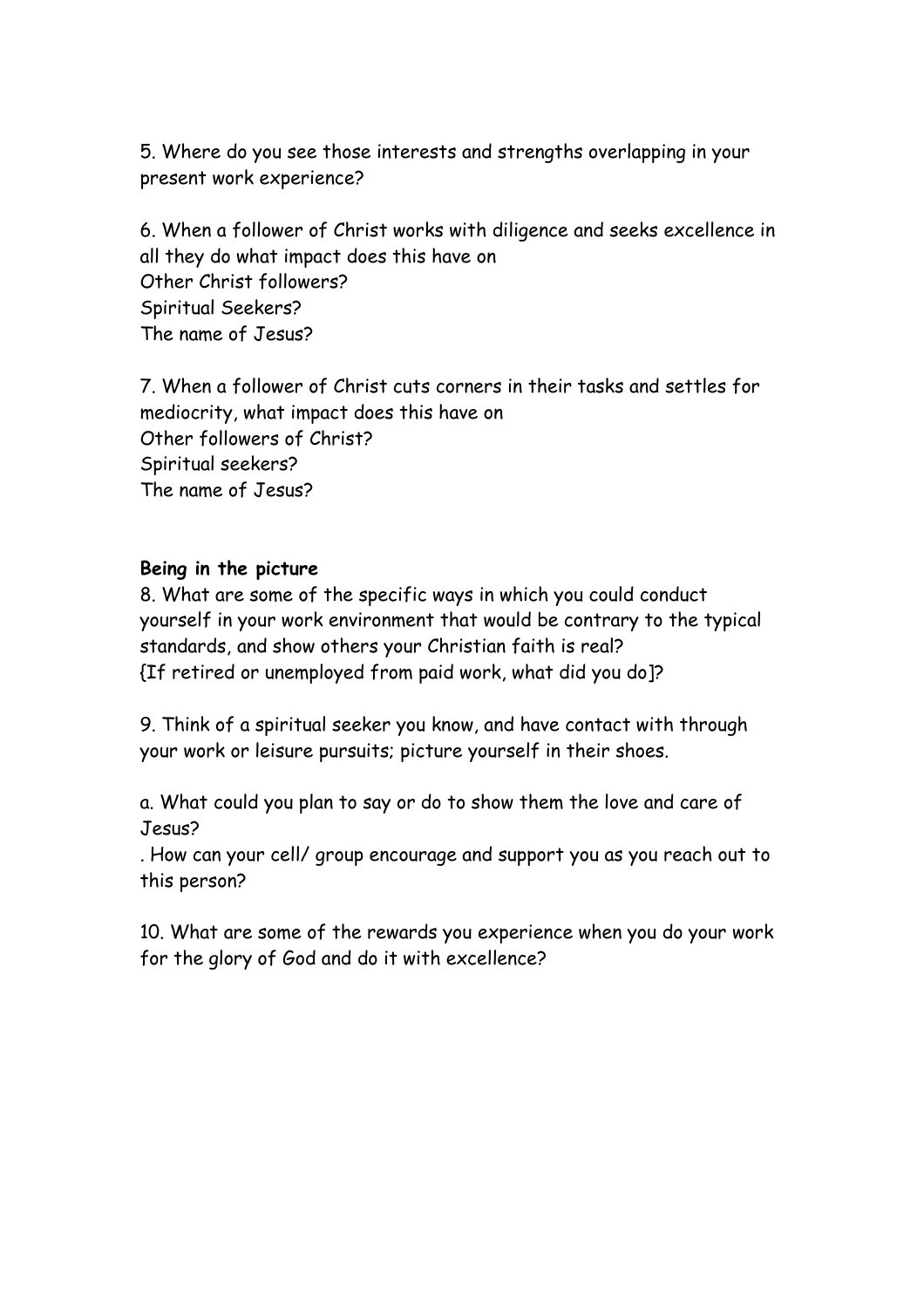## **Study 6 Honesty about Money**

### **Introduction**

Money it beckons and woos tantalizes and seduces. We laugh off the idea of a Money Monster, with the idea that money is simply a means of exchange. However the Money Monster being sly and artful continues to try to have an influence on our life. We need to recognise this, and look at ways to serve him an eviction notice. Which if we are honest is not as easy as it sounds. This study is all about helping us to recognise the destructive force of such a monster. This could for some of us be a difficult study to work through.

## **The big picture**

1. What are some of the places the Money Monster can hide in our lives?

2. How have you seen the Money Monster get a grip on your life?

## **The biblical picture**

Read 1Timothy Ch 6 vs. 6-10

3. How would you define ' the love of money'?

4. What are some of the evils that can come when we fall in love with money and the things it can buy?

5. In a culture that urges us to ' buy now, pay later' what drives us to play the credit game, and what are some of the potential dangers?

- 6. What benefits can you reap if you refuse to play the credit game?
	- a. Financially
	- b. Emotionally
	- c. Relationally
	- d. Spiritually

### **Being in the picture**

Jesus made it clear that we cannot have two central values in our life. 'No one can serve two masters. You cannot serve both God and money ' Matt Ch 6 vs. 24. We are either to serve a deepening relationship with Jesus Christ, or material gain